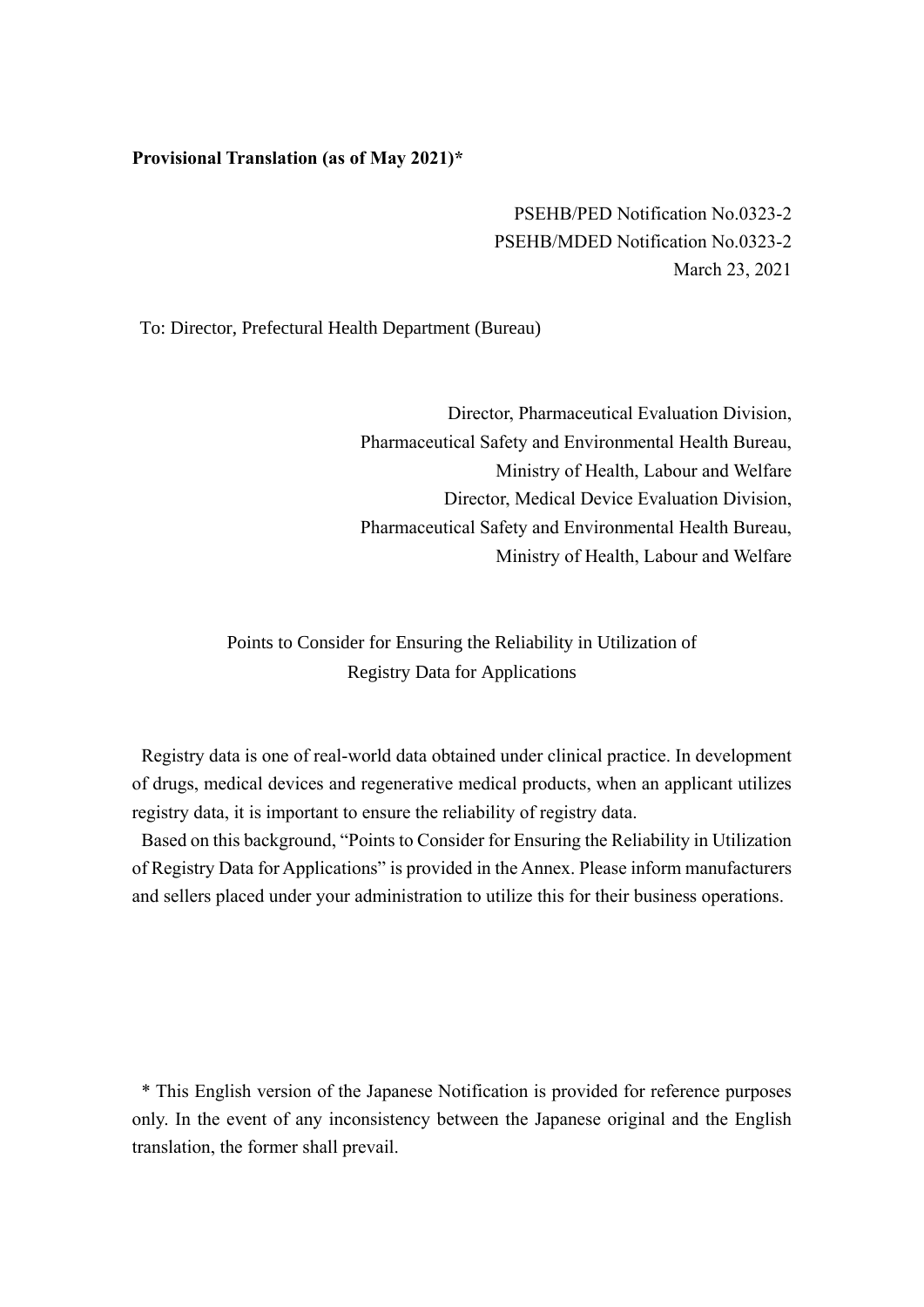## Points to Consider for Ensuring the Reliability in Utilization of Registry Data for Applications

## 1. Purpose of the points to consider

This notification indicates the points to consider for ensuring the reliability in utilization of data from the registries (hereinafter referred to as "registry data ") when the applicant (including sponsor and sponsor-investigator; the same shall apply hereinafter) intends to utilize registry data as a clinical data (evaluation data) in the data/documents to be submitted for the following applications of drugs, medical devices, and regenerative medical products (hereinafter referred to as "Application data/documents"),

- Application for marketing approval
- Application for re-examination
- Application for interim evaluation
- Application for use-results evaluation
- Application for re-evaluation
- Application after conditional and time-limited approval

The scope of this notification includes not only the registries to be newly constructed but also the registries that have been constructed with accumulated data. With regard to the significance of utilization of registry data and the basic principles for such utilization, refer to "Basic Principles on utilization of registry for applications" (hereinafter referred to as "Basic Principles on Utilization").

2. Concepts of ensuring the reliability

A registry is constructed for the purpose of conducting studies related to the followings:

- the specific disease
- the use of drugs, medical devices, and regenerative medical products, etc.
- $\cdot$  the populations defined by specific conditions (e.g., age, pregnant women, characteristics of specific patients)

Since registry data is collected according to the original purpose of registries, the concepts and methods adopted to ensure reliability of registry data vary. Also, in the case of secondary utilization of registry data as Application data/documents., etc., the level of reliability required for the registry data may vary depending on the purpose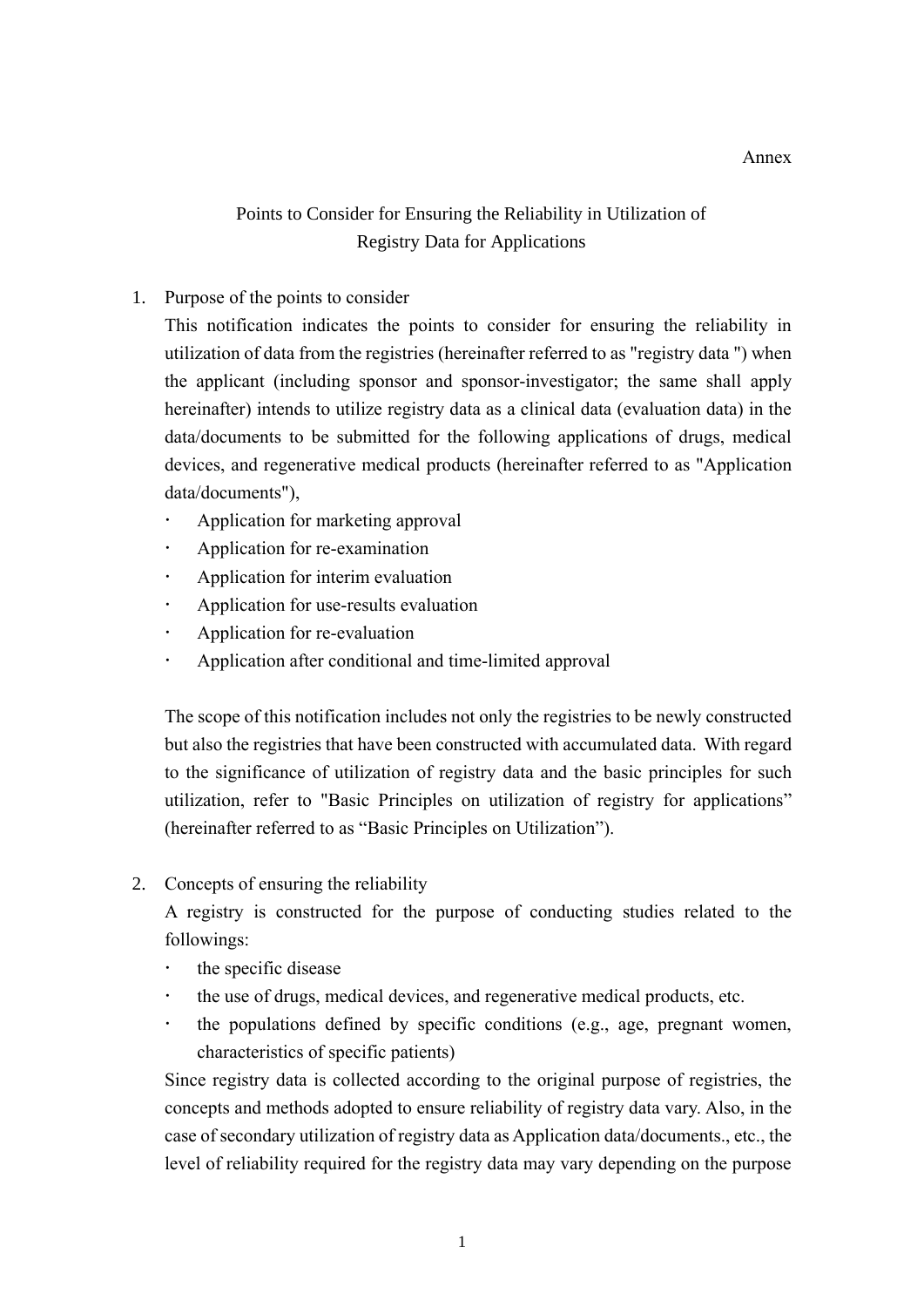of utilization (refer to "Basic Principles on Utilization"). Therefore, an applicant is not required to ensure all the matters provided in this notification in a unified manner. But an applicant is required to consider necessary matters on case by case basis according to the purpose of utilization. Consequently, in the case of utilization of registry data as Application data/documents, etc., an applicant is encouraged to consult Pharmaceuticals and Medical Devices Agency (hereinafter referred to as "PMDA") regarding necessary matters, etc. to ensure the reliability of registry data in Application data/documents., etc.

3. Concepts of ensuring the reliability in utilization of registry data as Application data/documents for marketing approval

The following matters are specified for an applicant to utilize registry data as Application data/documents for marketing approval.

- Compliance matters for applicants utilizing registry data
- Points to consider for registry data utilized for application data/documents

This notification should also be referred to when an applicant intends to utilize registry data for Post-marketing clinical studies in the applications for reexamination/use-results evaluation, etc.

- (1) Compliance matters for applicants utilizing registry data
	- 1) Confirmation of data quality management implemented by registry holders In considering the utilization of registry data, an applicant should confirm the quality of the registry data to determine whether the intended use can be adequately fulfilled. When making the determination, an applicant should refer to "(2) Points to consider for the registry utilized as application data/documents for marketing approval" described later.

For prospectively collected registry data, an applicant shall confirm that registry holders manage the quality of the registry by, for example, reviewing quality management records of registry data provided by the registry holders. In addition, for retrospectively collected registry data or registry data which have not been managed enough, the applicant is encouraged to consult PMDA because the approach to confirm the reliability of such registry data needs to be carefully examined.

2) Contracts with registry holders

Before datasets or analysis results, etc. are received from a registry holder, an applicant shall appropriately conclude a contract with the registry holder. At that time, an applicant shall be able to explain how reliability of the registry data is ensured by, for example, requesting the registry holder to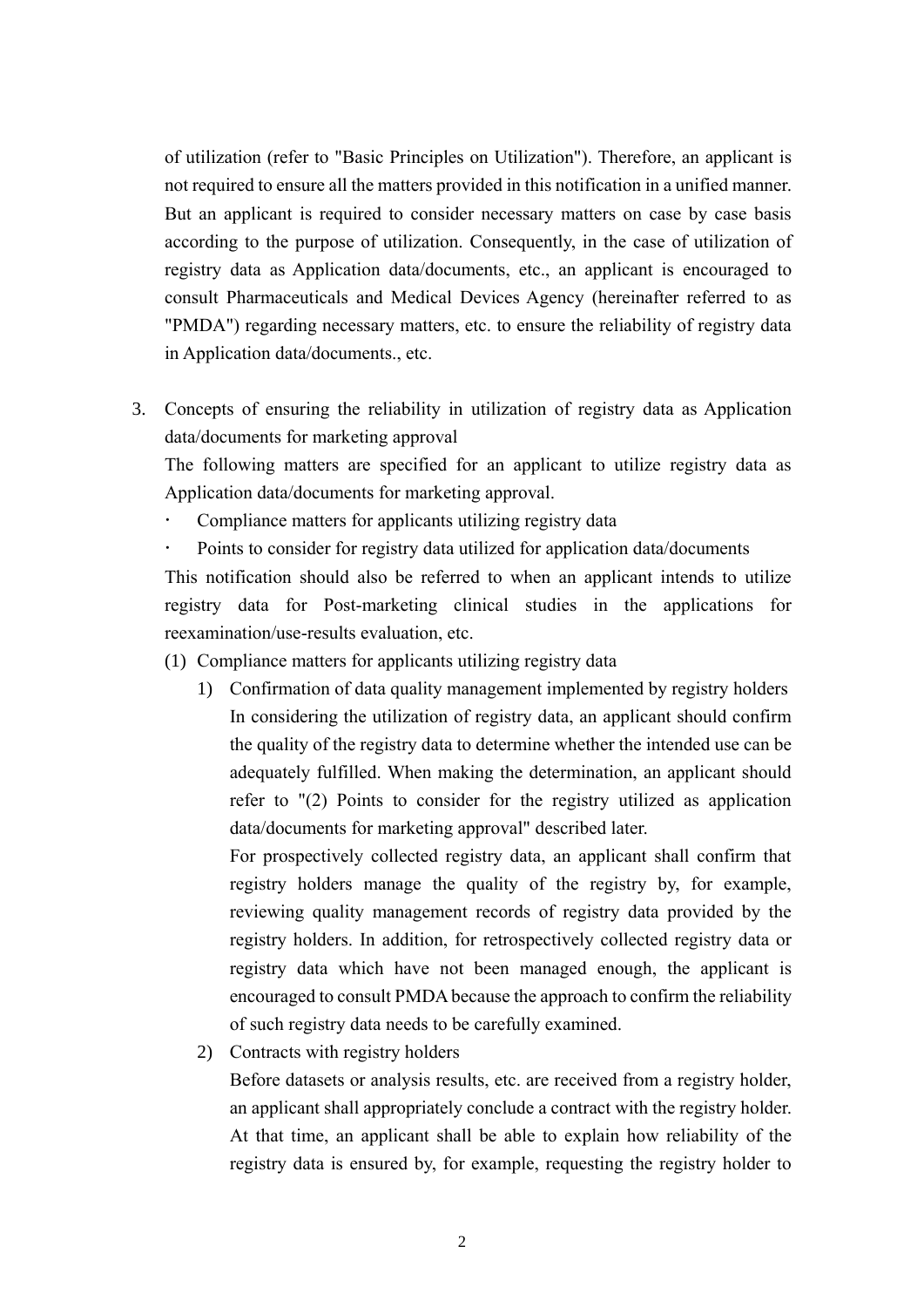provide documents such as operating procedures and operation records.

3) Statistical analysis

When an applicant executes statistical analysis utilizing datasets received from a registry holder, an applicant shall predetermine procedures and plans, and execute statistical analysis as specified in Statistical Analysis Plan, etc. in accordance with those procedures and plans. When a registry holder executes statistical analysis, a registry holder shall also predetermine procedures and plans, and executes statistical analysis in accordance with those procedures and plans.

4) Preparation of application data/documents

An applicant shall predetermine procedures, and prepare application data/documents in accordance with the procedures with being kept in mind the following matters: Accuracy and Comprehensiveness

5) Storage of records

When an applicant prepares application data/documents utilizing registry data, an applicant shall predetermine procedures, and store records/documents of the studies in accordance with the procedures. In addition, an applicant shall confirm the storage status, etc. of the records/documents stored by the registry holders.

- (2) Points to consider for the registry utilized as application data/documents for marketing approval
	- 1) Governance by registry holders

In order for reliable registry data to be maintained by registry holders, the following matters are important:

- appropriate handling of individual data
- continuous maintenance and management of the registry
- securing the transparency of operation of the registry
- [1] Establishment of operation and management system

In order to appropriately handle individual registry data and continuously operate and manage the registry, registry holders shall specify the operations and procedures required and establish appropriate operation and management system.

[2] Policy on securing transparency

Considering the effect on decision making based on collection and analysis of registry data and results of the analysis, registry holders shall specify and publish the policies on the following matters necessary to secure the transparency of the operation and management of the registry.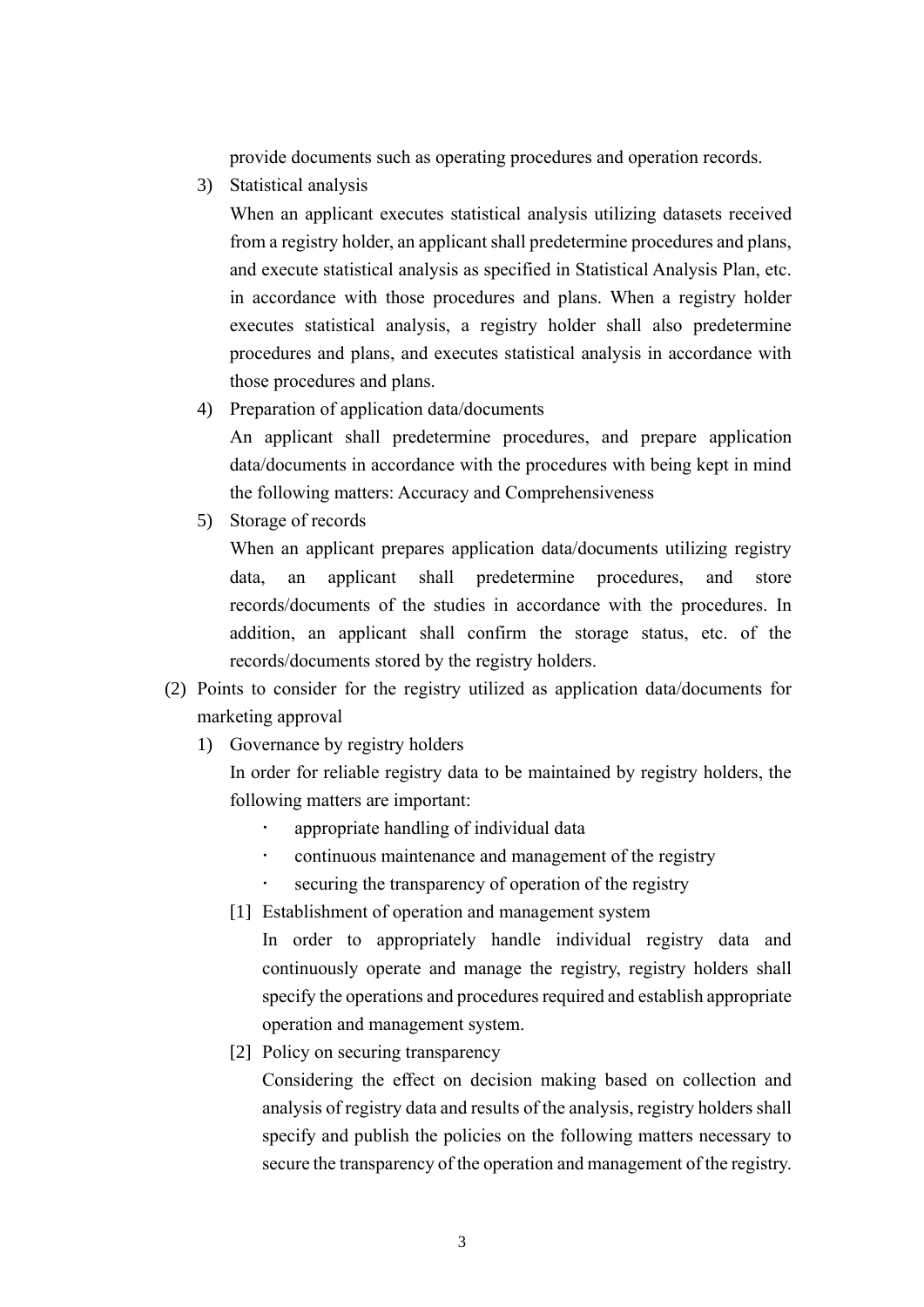- Conflict of interest
- Operation and management system of registry holders, etc.
- $\cdot$  Funding for the registry
- Purpose of the registry
- Disclosure of data, etc.
- [3] Policy on access to registry data

Since the registry contains confidential information related to the patient's health condition and/or treatment, etc., registry holders shall specify rules on the method for accessing the registry data and the access limitations for users (including the case where the regulatory authorities access the data).

In addition, registry holders shall specify the following matters as needed.

- Methods of application for access to registry data
- Criteria to determine the appropriateness of the contents of application for access
- 2) Computerized system

Collection routes of registry data are highly diversified, and in recent years, registry holders may collect registry data efficiently utilizing a computerized system in connection with systems located in various information sources.

When registry holders collect registry data utilizing a computerized system, an applicant shall confirm the status and contents of the following matters implemented by registry holders.

- Quality management of the computerized system
- Preservation of security of confidential information related to the patient's health condition and/or treatment, etc.
- Backup and recovery of data
- [1] Quality management of the computerized system

Methods of quality management of the computerized system may vary depending on the purpose of each registry, etc.

Registry holders shall implement the following matters appropriately and efficiently according to the configuration of the computerized system.

- Implementation of computerized system validation based on risk assessment at the time of introduction or update of the computerized system
- Confirmation of the operating status of the computerized system to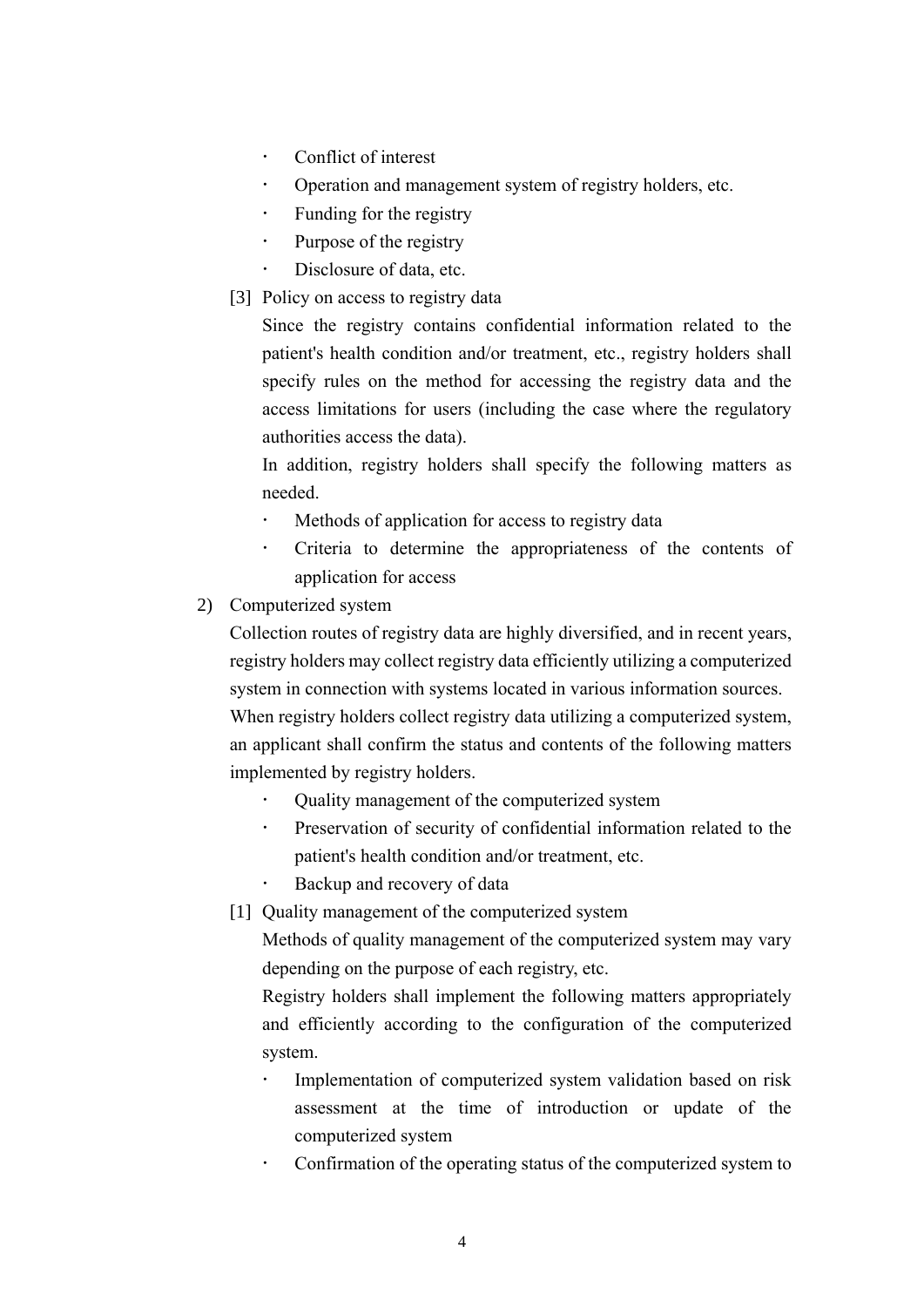be utilized

 Establishment of the authenticity, visual readability, and storage property of electromagnetic records by specifications and operation methods of the computerized system

Refer also to the following notification, which includes points to consider when an applicant handles records/documents for application data/documents as electromagnetic records: "Use of Electromagnetic Records and Electronic Signatures for Application for Marketing Approval or Licensing of drugs, etc." (PFSB Notification No. 0401022, by the Director-General of Pharmaceutical and Food Safety Bureau, MHLW, dated April 1, 2005.

[2] Security of computerized system

Registry holders shall specify the overall security of the computerized system to be utilized and implement it in accordance with the procedures.

In particular, the following matters shall be specified.

- Scope of access limitations for users of the computerized systems according to the contents of registry data
- Education and training for users of the computerized system regarding the overall computerized system, security requirements, and registry-specific handling
- Network security
- [3] Backup and recovery of registry data

Registry holders shall specify the methods of backup and recovery of registry data and implement them in accordance with the procedures.

3) Quality Management of registry data

Since registry holders implement quality management of registry data according to the original purpose of the registry, an applicant shall determine whether quality management is appropriate for the applicant's purposes of utilization by reviewing the contents of quality management implemented by registry holders.

Points to consider when an applicant reviews the contents of quality management of registry data are illustrated as follows. As described above, since the level of reliability required for registry data vary depending on the status and purpose of utilization of the registry, an applicant is encouraged to consult PMDA about methods for quality management together with registry holders at the time when the applicant decide to utilize registry data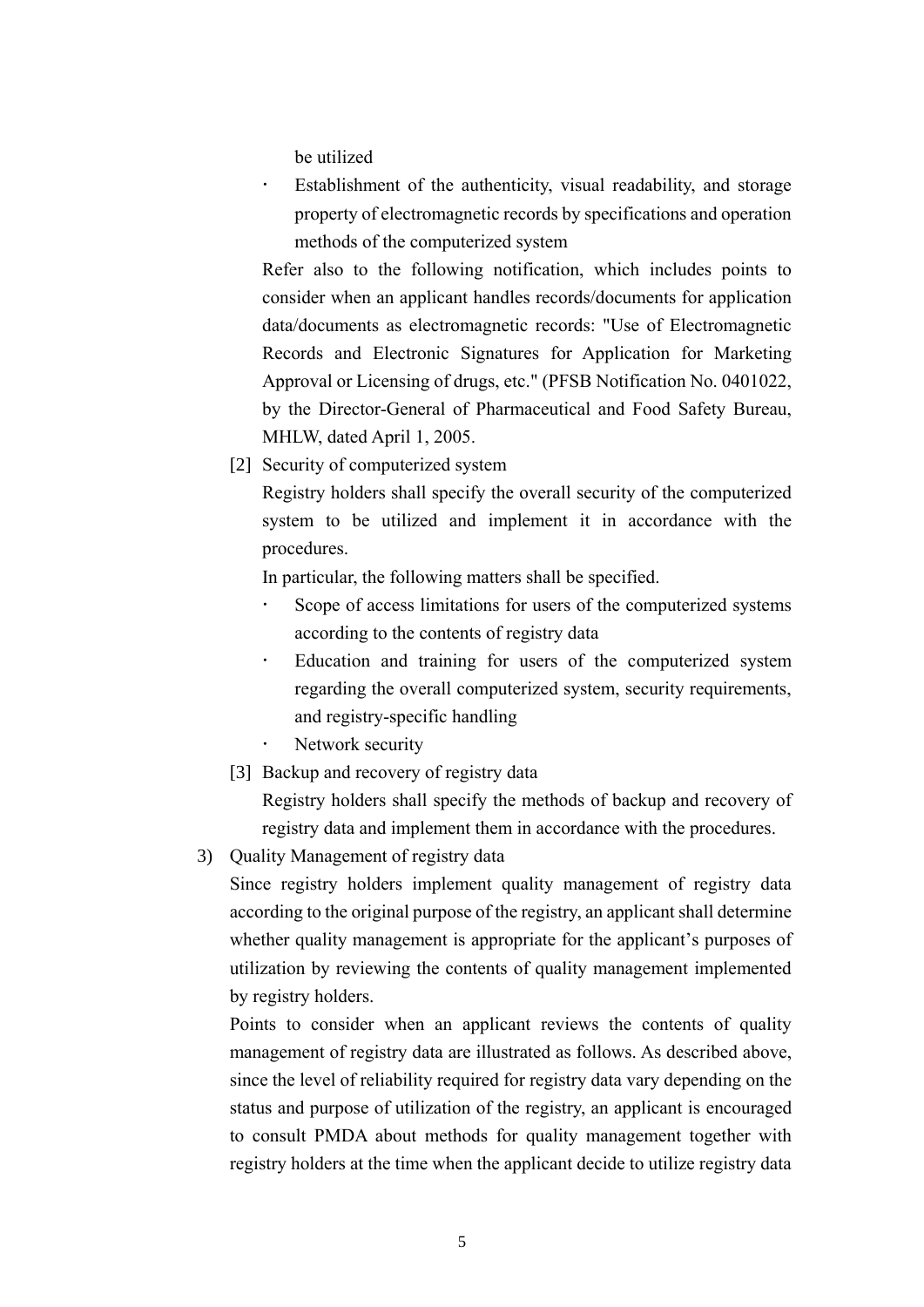as application data/documents.

[1] Data collection methods

There are many potential routes to collect registry data. Regardless of the data collection routes, registry holders shall specify the methods to appropriately collect predetermined survey items and implement data collection in accordance with the procedure.

Examples of matters to be confirmed

- Procedures for writing/entering data
- Clarification of persons who write/enter the data
- Education and training for persons who write/enter the data
- [2] Handling of collected registry data

Registry holders shall predetermine procedures and handle the collected data in accordance with the procedures. In addition, registry holders shall fix and store the data collected from information source in accordance with the predetermined procedures by registry holders. Examples of matters to be confirmed

- Methods for anonymizing data when users access the registry data or registry holders provide the registry data to users because registry data contains confidential information
- Procedures for data cleaning (including procedures for confirming the information source about any inquiries raised as a result of data cleaning)
- Procedures for recording a history of data correction
- Procedures for coding data
- Procedures for fixing data
- [3] Monitoring

If registry holders implement monitoring, registry holders shall predetermine procedures for monitoring and implement in accordance with the procedures. It is desirable that applicants confirm the records at the information source as needed. In addition, registry holders shall have obtained consent regarding monitoring, either directly or through the information source, from patients who provide data to the registry. With regard to the procedure for monitoring, refer to "Basic Principles on Risk-Based Monitoring in Clinical Trials" (PSEHB/PED Notification No. 0705-7 by the Director of the Pharmaceutical Evaluation Division, Pharmaceutical Safety and Environmental Health Bureau, MHLW dated July 5, 2019).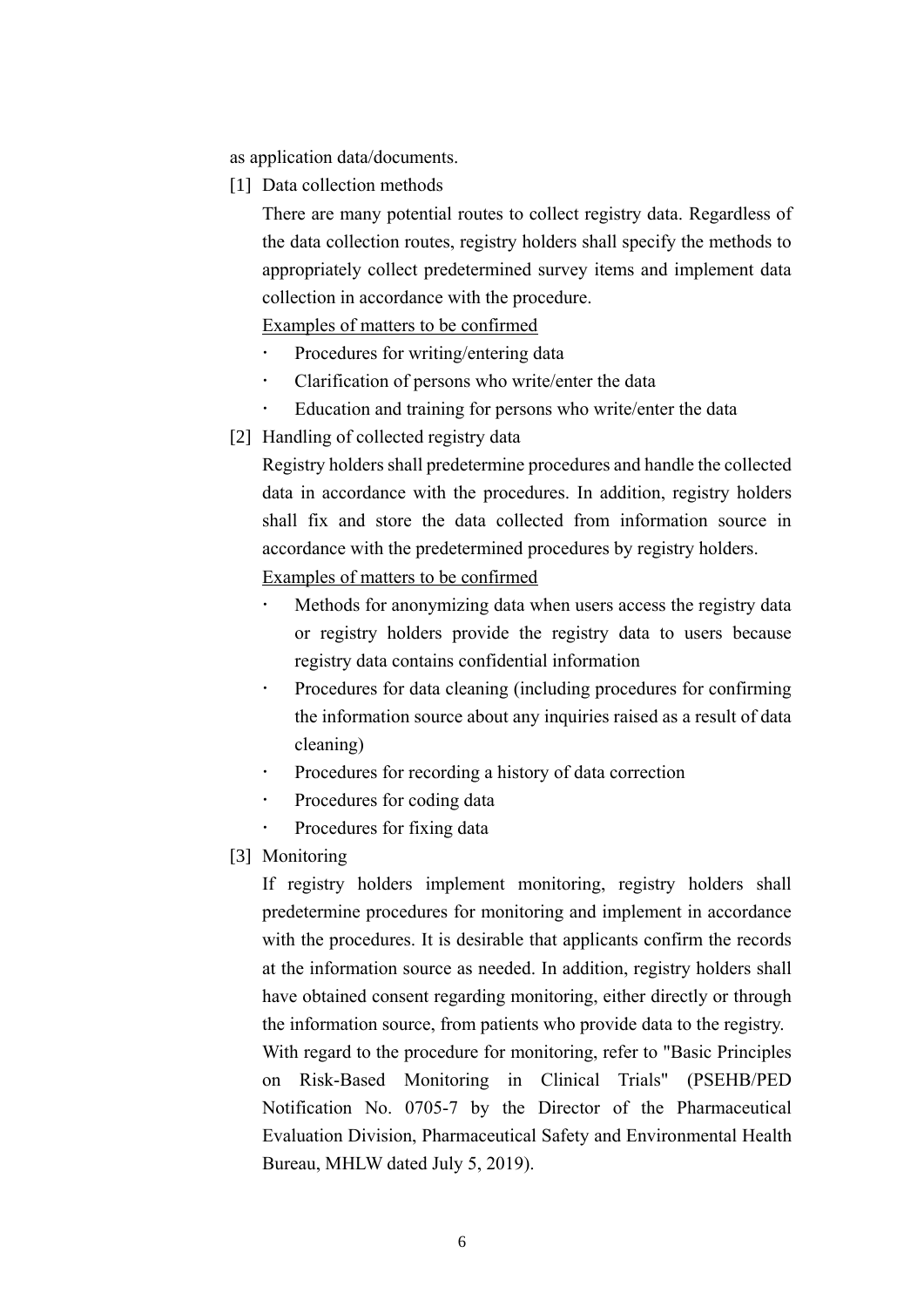- [4] Quality management for data migration from hospital information system, etc. to a computerized system If the registry has been established to migrate data to a computerized system from the hospital information system, etc., registry holders shall confirm the following matters.
	- The computerized system is operating as designed.
	- The data from information source are migrated to the computerized system as designed.
	- Data migration is not affected by update of hospital information system, etc. and changes in entry items, etc. in the computerized system.

With regard to quality management and quality assurance by registry holders, refer to "Basic Principles on Quality Management in Clinical Trials" (PSEHB/PED Notification No. 0705-5 by Director of Pharmaceutical Evaluation Division, Pharmaceutical Safety and Environmental Health Bureau, MHLW dated July 5, 2019).

4) Quality Assurance for Registry

Registry holders shall confirm that they have assured the following matters according to the original purpose of the registry and the quality of registry data.

- the governance by the registry holder is maintained
- the quality of registry data is managed

It is desirable that an applicant confirm the procedures and the records, etc. of quality assurance implemented in accordance with the procedures, as needed.

5) Data Extraction and Datasets Preparation

When an applicant utilize registry data as application data/documents, the statistical analysis of registry data can be classified into the following two cases.

- Registry holders perform the operations from extracting data to execution of the statistical analysis.
- An applicant receives datasets from registry holders and execute the statistical analysis.

In either case, registry holders shall predetermine procedures for appropriately extracting registry data to be utilized from the fixed data and conduct extraction in accordance with the procedures.

In case that an applicant receives datasets from registry holders and executes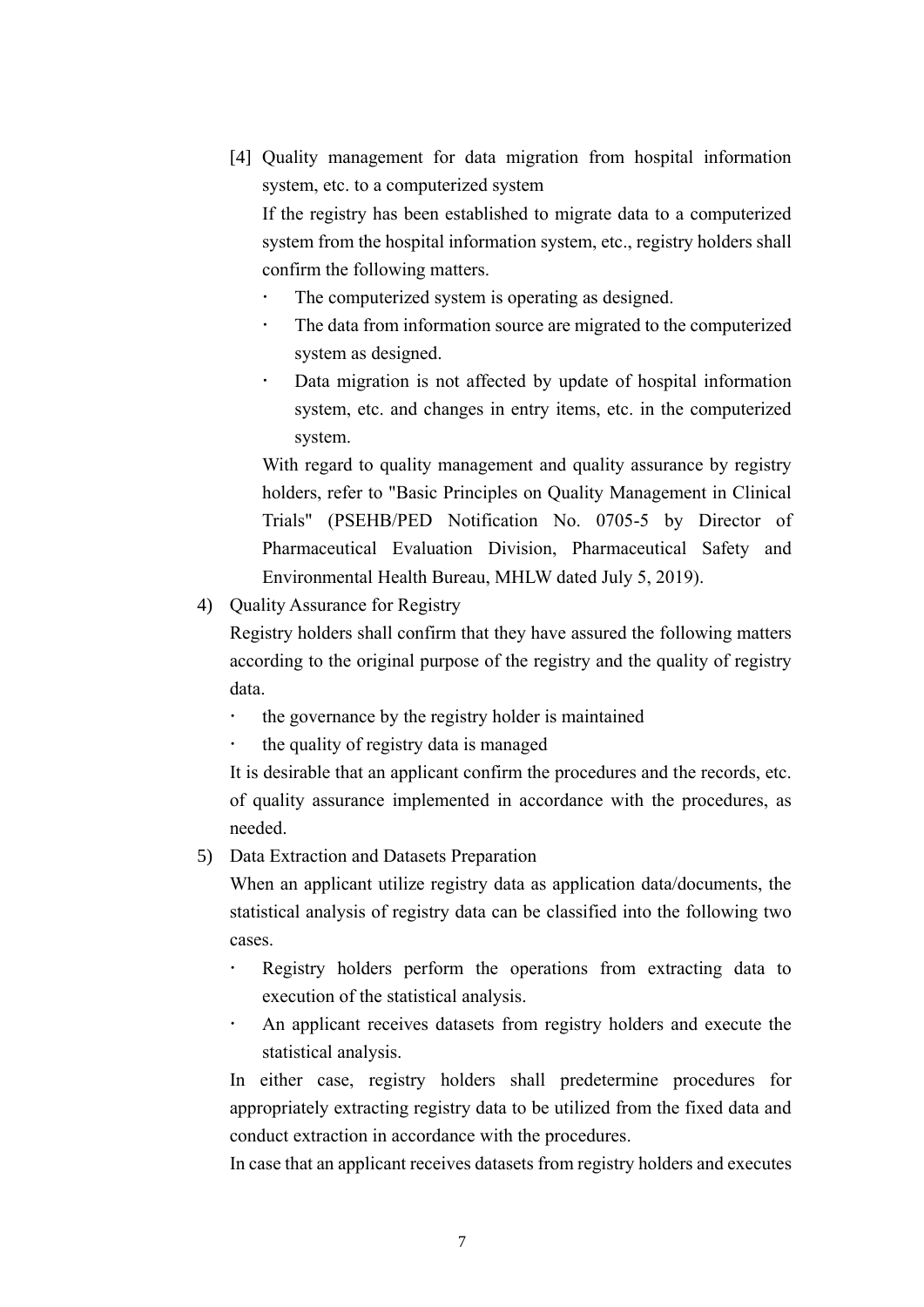statistical analysis, it is important that an applicant shall present Statistical Analysis Plan, etc. to registry holders and agree on the scope (range and condition, etc.) of datasets prepared by registry holders before data extraction.

4. Consideration for protection of personal information

Protection of personal information should be considered regardless of the methods of data quality management. When registry data are utilized as application data/document, the registry holders will provide the registry data to an applicant. Therefore applicants and registry holders should give consideration to protection of personal information of patients.

An applicant shall confirm that registry holders have specified the requirements and procedures related to consent of a patient who provides data to the registry, in accordance with the following regulations.

- Act on the Protection of Personal Information
- Other applicable regulatory requirements

When consent of a patient is obtained, an applicant shall confirm that the informed consent form includes necessary information.

If there is a possibility that a third party (monitors, auditors, regulatory authorities, etc.) will access source documents, etc. stored at the information source, an applicant shall confirm that the informed consent form includes the description of this access as needed.

5. Concept of ensuring the reliability when registry data are utilized as application data/documents for reexamination or use-results evaluation, etc.

When registry data are utilized for post-marketing database study specified in the following ministerial ordinances:

- Ministerial Ordinance on Good Post-Marketing Study for Drugs (MHLW Ordinance No. 171 of 2004)
- Ministerial Ordinance on Good Post-Marketing Study for Medical Devices (MHLW Ordinance No. 38 of 2005)
- Ministerial Ordinance on Post-Marketing Study for Regenerative Medical Products (MHLW Ordinance No. 90 of 2014),

The following notifications shall be referred to:

 Points to consider for ensuring the reliability of post-marketing database study for drugs (PSEHB/PED Notification No. 0221-1 by the Director of the Pharmaceutical Evaluation Division, MHLW, dated February 21, 2018)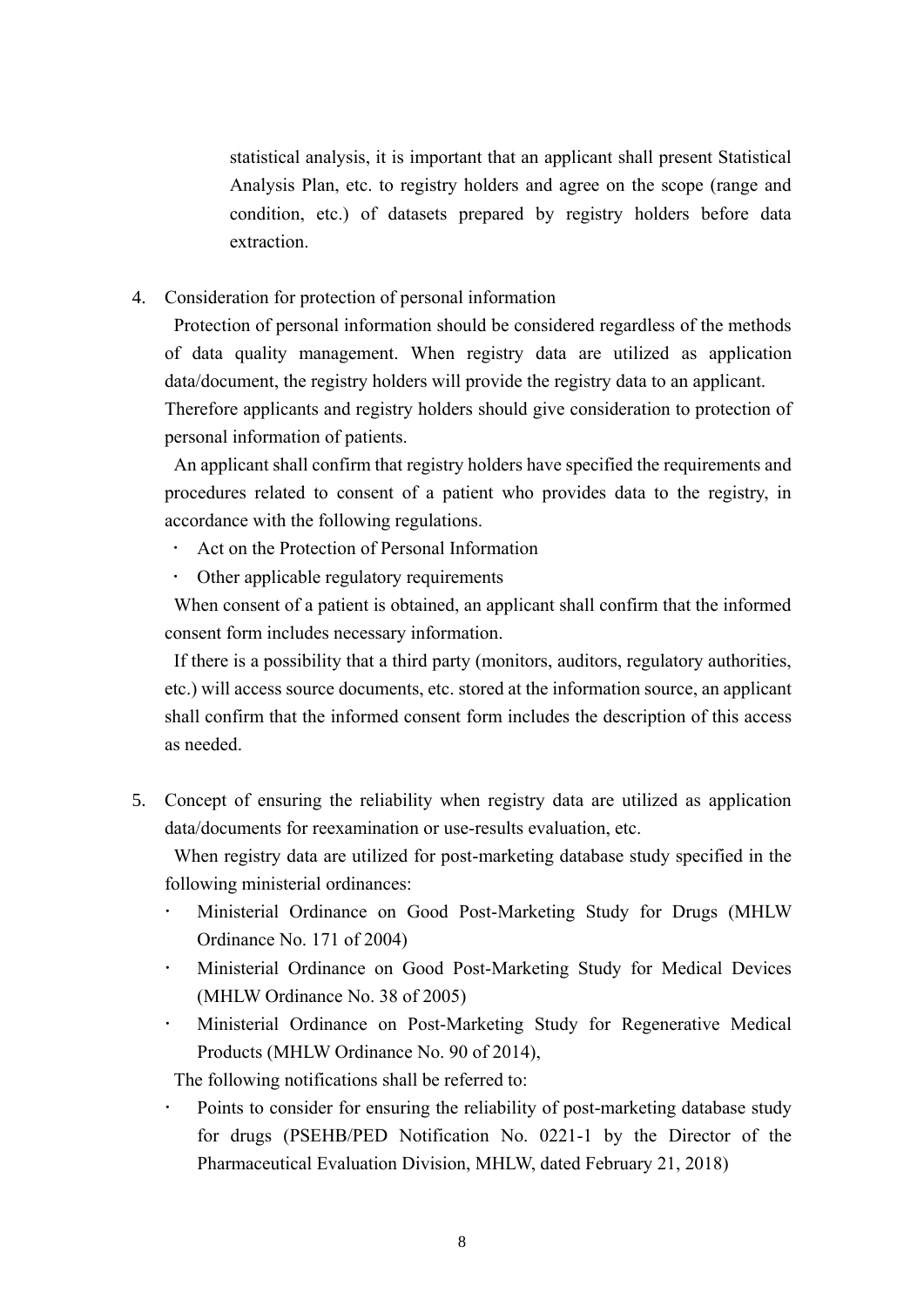- Points to consider for ensuring the reliability of post-marketing database study for medical devices (Notification No. 1219-4 by the Director of the Medical Device Evaluation Division, MHLW, dated December 19, 2018)
- Points to consider for ensuring the reliability of post-marketing database study for regenerative medical products (PSEHB/MDED Notification No. 0323-4 by the Director of the Medical Device Evaluation Division, MHLW, dated March 23, 2020)
- Questions and answers  $(Q&A)$  on points to consider for ensuring the reliability of post-marketing database study for drugs (Administrative Notice , by the Director of Pharmaceutical Evaluation Division, MHLW, dated June 19, 2019)
- 6. Others

This notification is based on the knowledge obtained at present, and will be revised appropriately in consideration of matters such as the followings:

- Accumulated cases of utilization of registry data as Application data/document
- Advance in medical information communication technology
- $\cdot$  Trends of international discussions

For individual cases not included in this notification, applicants and registry holders are encouraged to consult PMDA about the reliability of registry data.

The definitions of terms in this notification are as follows.

| Terms              | Definitions                                                                                                                                                                                                                                                                                                                                                                                                                                   |
|--------------------|-----------------------------------------------------------------------------------------------------------------------------------------------------------------------------------------------------------------------------------------------------------------------------------------------------------------------------------------------------------------------------------------------------------------------------------------------|
| Registry           | A systematic system to collect standardized data to<br>evaluate specific outcomes related to the following matters<br>the specific disease<br>the use of drugs, regenerative medical products, or<br>medical devices, etc.<br>the populations defined by specific conditions (e.g.,<br>age, pregnant women, specific characteristics of<br>patients)<br>Registry data may be prospectively obtained<br><sub>or</sub><br>retrospectively used. |
| Registry holders   | Persons/organizations who mainly manage and operate<br>registry and hold registry data                                                                                                                                                                                                                                                                                                                                                        |
| Applicant          | A marketing authorization holder, etc. who intends to<br>submit application for marketing approval, etc. of drugs,<br>medical devices, or regenerative medical products by<br>utilizing registry data.                                                                                                                                                                                                                                        |
| Information source | Medical institutions or laboratories, etc. which provide                                                                                                                                                                                                                                                                                                                                                                                      |